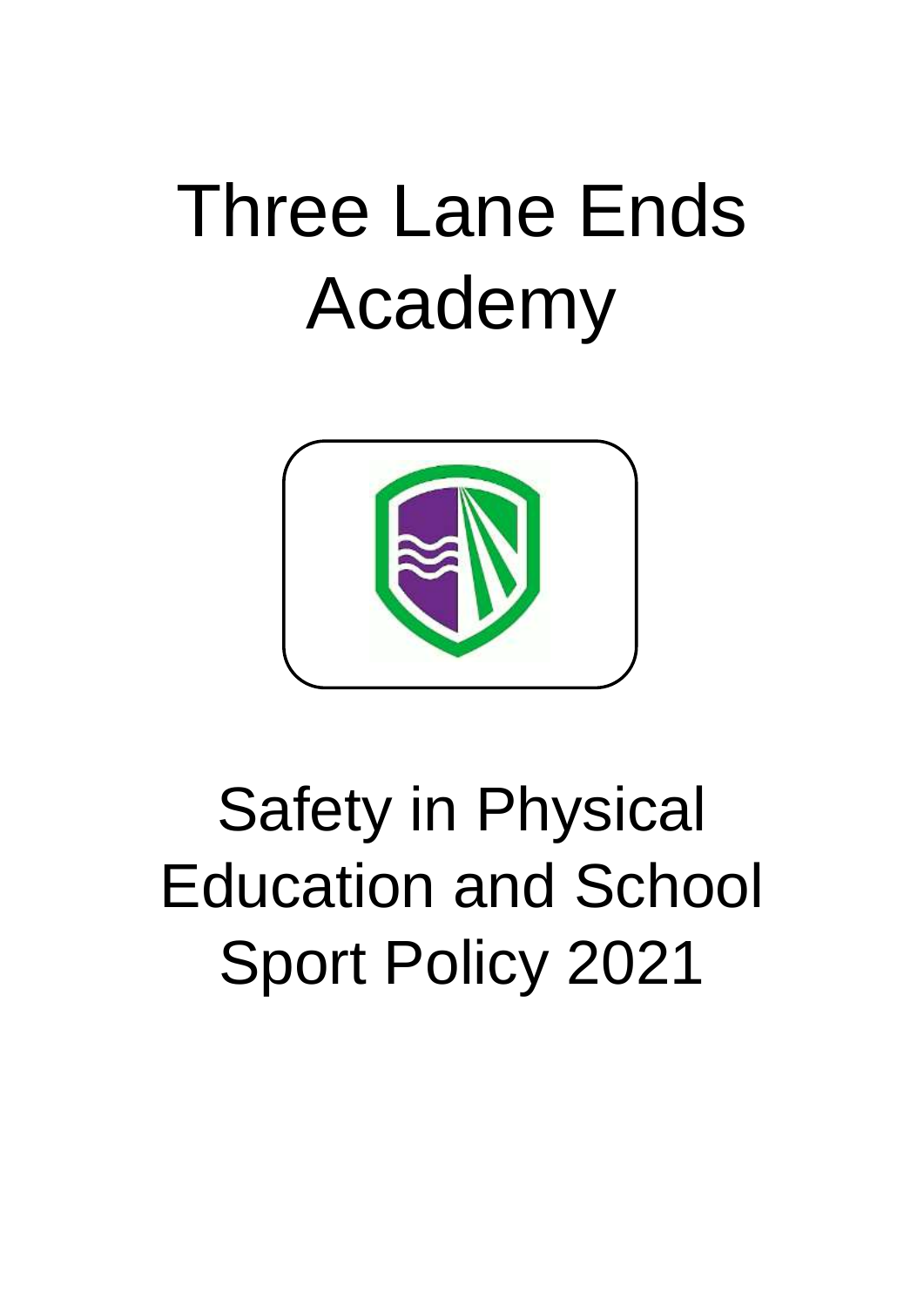#### **THREE LANE ENDS ACADEMY Safety in Physical Education and School Sport**

**\_\_\_\_\_\_\_\_\_\_\_\_\_\_\_\_\_\_\_\_\_\_\_\_\_\_\_\_\_\_\_\_\_\_\_\_\_\_\_\_\_\_\_\_\_\_\_\_\_\_\_\_\_\_\_\_\_\_\_\_\_\_\_\_\_\_\_**

| <b>Version No:</b> | Date Ratified:   Review Date: |          |
|--------------------|-------------------------------|----------|
| 1.0                |                               | 22.06.21 |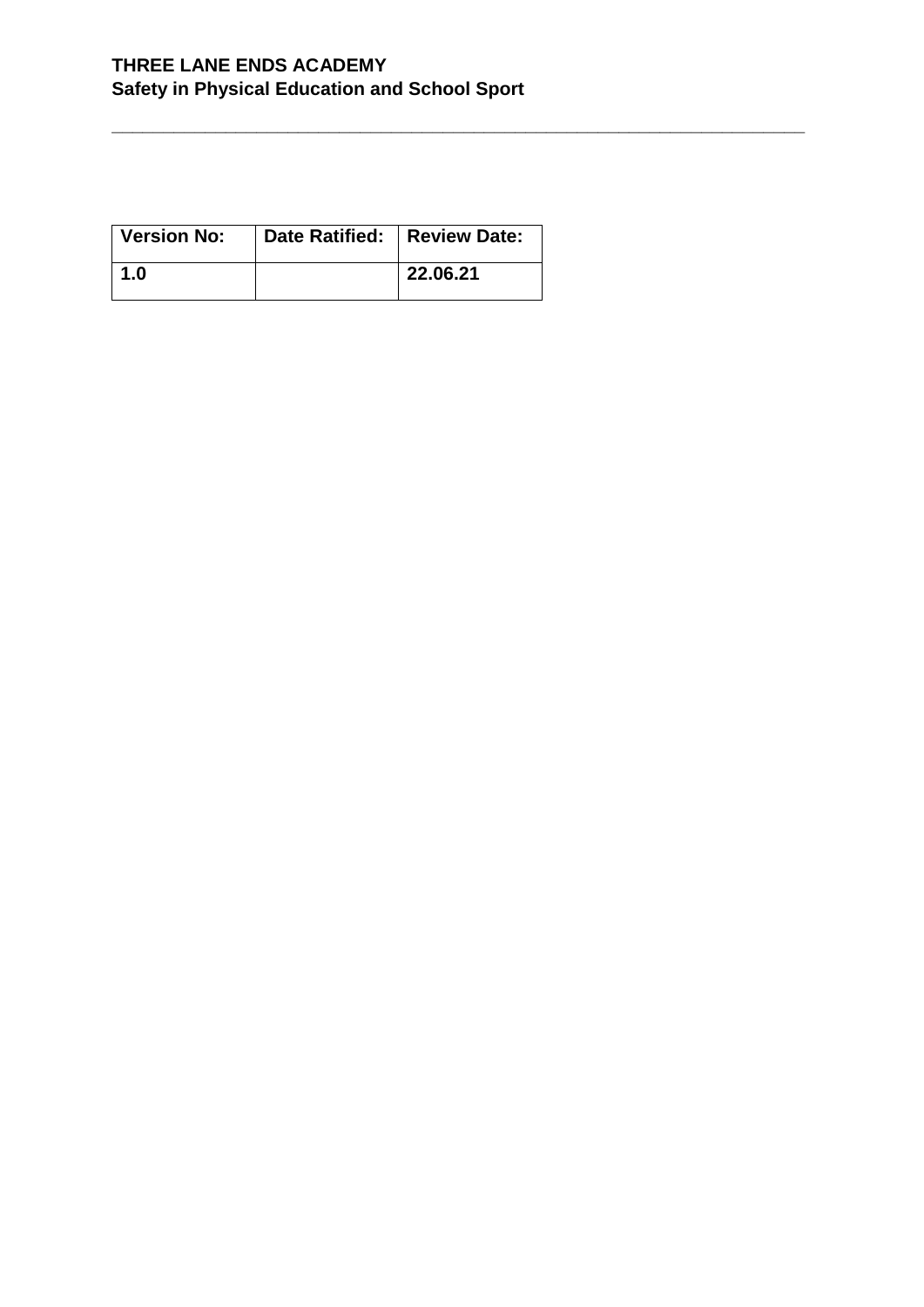#### **THREE LANE ENDS ACADEMY Safety in Physical Education and School Sport**

**\_\_\_\_\_\_\_\_\_\_\_\_\_\_\_\_\_\_\_\_\_\_\_\_\_\_\_\_\_\_\_\_\_\_\_\_\_\_\_\_\_\_\_\_\_\_\_\_\_\_\_\_\_\_\_\_\_\_\_\_\_\_\_\_\_\_\_**

#### **Contents**

- 1.0 [Introduction](#page-3-0)
- 2.0 [Physical Education and the Law](#page-3-1)
- 2.1 Introduction
- 2.2 Duty of Care
- 2.3 Risk assessment

#### 3.0 [Qualifications and Supervision](#page-4-0)

- 3.1 Qualifications for teaching Physical Education
- 3.2 Adults other than teachers
- 3.3 Class sizes

### [4.0 General H&S issues](#page-6-0)<br>4.1 Manual Handling

- Manual Handling
- 4.2 Apparatus handling by pupils
- 4.3 Inspection of equipment
- 4.4 Hazards and equipment defects
- 4.5 First Aid
- 4.6 Incident reports
- 4.7 Clothing / Footwear
- 4.8 Personal effects

#### 5.0 [Specialist Activities](#page-8-0)

- 5.1 Athletics
- 5.2 Gymnastics
- 5.3 Rugby
- 5.4 Swimming
- 5.5 Trampolining
- 5.6 Outdoor and Adventurous Activities
- 6.0 [Early Years Physical Activity \(3-5yrs\)](#page-9-0)
- 6.1 Outdoor Provision
- 6.2 Oudoor play equipment
- 6.3 Play Equipment not recommended for 3-5yrs
- 6.4 Wheeled Toys
- 6.5 Clothing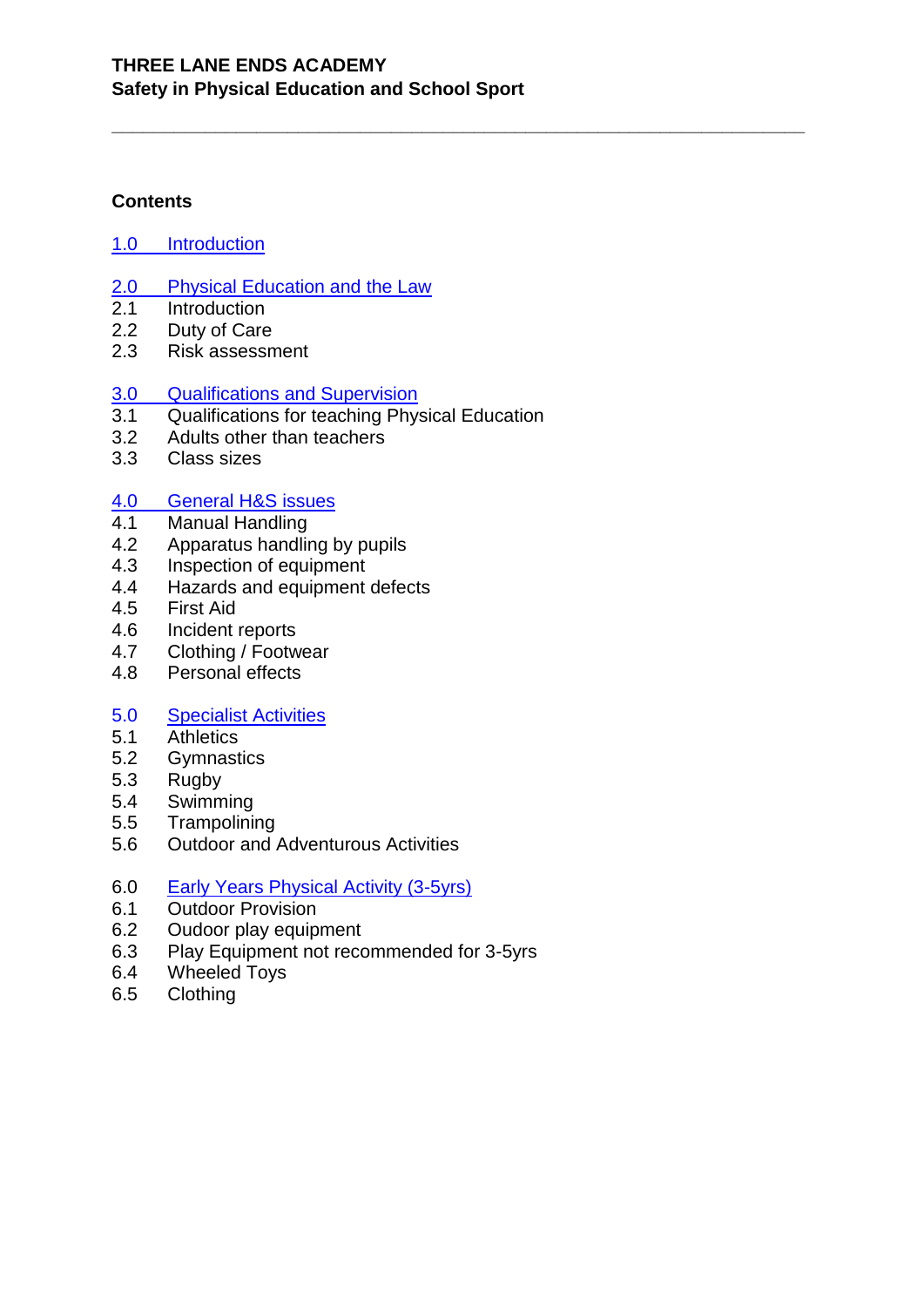#### **THREE LANE ENDS ACADEMY Safety in Physical Education and School Sport**

#### <span id="page-3-0"></span>**1. INTRODUCTION**

Safe practice in physical education should be an integral feature of all aspects and in all phases of education, from the very early years of playgroup and reception through to adult, further and higher education.

**\_\_\_\_\_\_\_\_\_\_\_\_\_\_\_\_\_\_\_\_\_\_\_\_\_\_\_\_\_\_\_\_\_\_\_\_\_\_\_\_\_\_\_\_\_\_\_\_\_\_\_\_\_\_\_\_\_\_\_\_\_\_\_\_\_\_\_**

Teachers, lecturers and others in positions of responsibility have a *duty of care* for those in their charge to ensure that planning and implementation include recognition of safety as an important element.

Young people should learn about the principles of safety as applied to themselves and to the care and well being of others. This should be a planned and intentional aspect of the curriculum.

Comprehensive guidance and advice for schools and outdoor education groups is to be found in the following publication:

'Safe Practice in Physical Education and School Sport' published by the Association of Physical Education (formally BAALPE)

[http://www.afpe.org.uk/public/publication\\_4.htm](http://www.afpe.org.uk/public/publication_4.htm)

ISBN 1 902523 68 7

Additional copies can be ordered from the publisher :

Coachwise Ltd Chelsea Close Off Amberley Rd Armley Leeds LS12 4HP

Tel: 0113 201 5555

<http://www.1st4sport.com/1st4sportsite/pages/home/index.asp>

Schools should be familiar with Part 1 of the guidance and with Part 2 (activity specific) as appropriate. References to BAALPE within this document refer to the 2004 edition.

#### <span id="page-3-1"></span>**2. PHYSICAL EDUCATION AND THE LAW**

#### **2.1 Introduction**

The Law will reasonably expect that an individual schools' 'code of safe practice in physical education' will reflect it's own particular needs according to it's programmes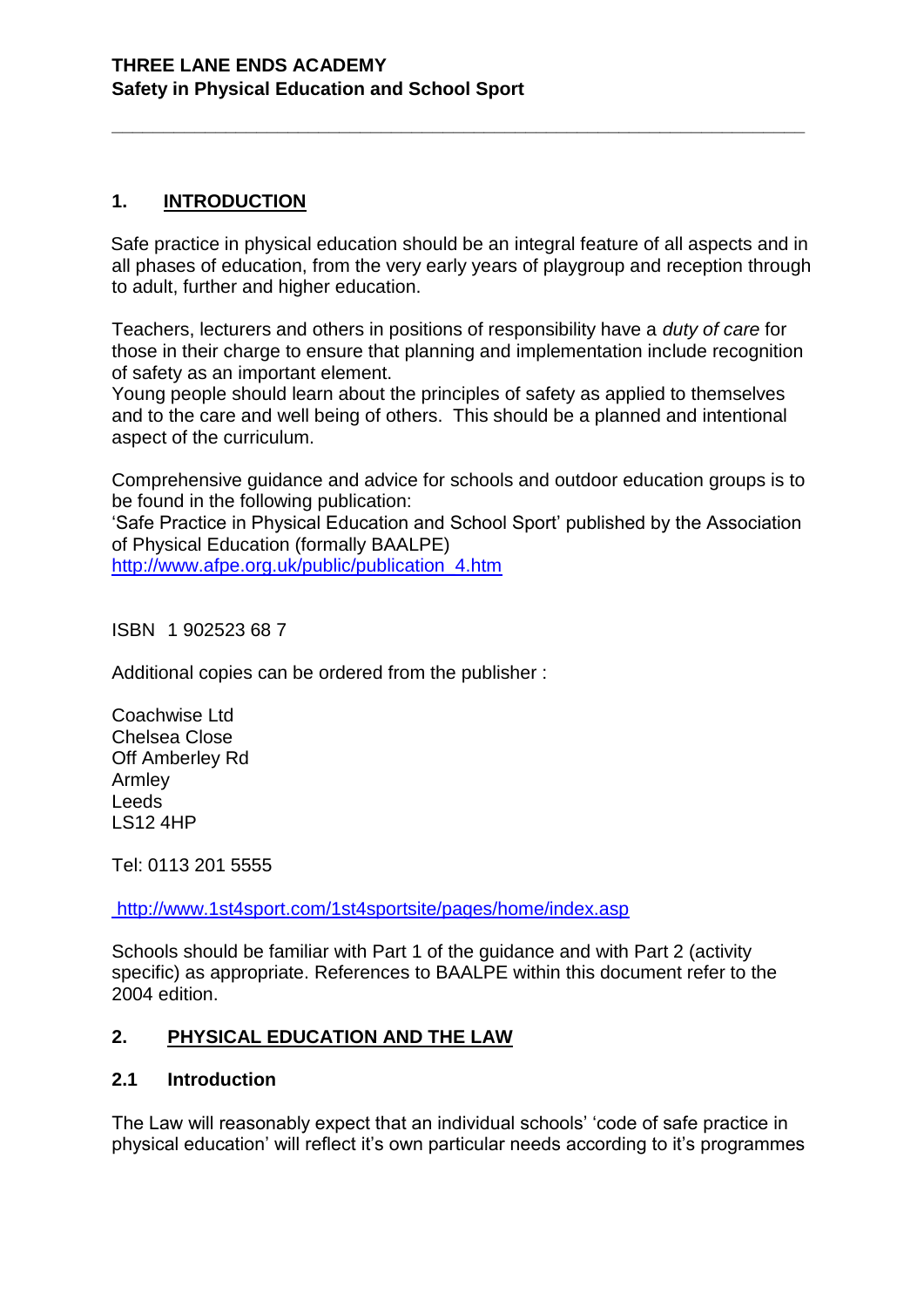and premises, in addition to factors which it may have in common with other similar establishments.

**\_\_\_\_\_\_\_\_\_\_\_\_\_\_\_\_\_\_\_\_\_\_\_\_\_\_\_\_\_\_\_\_\_\_\_\_\_\_\_\_\_\_\_\_\_\_\_\_\_\_\_\_\_\_\_\_\_\_\_\_\_\_\_\_\_\_\_**

The school must declare it's own policies and practices which will reduce risks of injury to an acceptable level.

The Head of PE is responsible for ensuring these are brought to the attention of all staff in the Department, that it is complied with and must co-operate, as appropriate, with the school Health and Safety Co-ordinator in this regard.

#### **2.2 Duty of Care**

*In loco parentis* forms the basis for *duty of care* which all teachers must operate when they have children in their care. This applies to all activities within the school curriculum, to extra-curricular activities during or outside normal school hours and whether undertaken on or away from school premises.

Physical education teachers at primary and secondary levels can greatly improve their policy and safe practice in physical education if they examine very carefully all the working environments in which they place themselves and their pupils.

#### **2.3 Risk Assessment**

Hazards in PE can be reduced through effective management, i.e. by balancing appropriate challenge and acceptable risk.

Schools must create and maintain a risk assessment for each PE work area. Significant hazards and their control measures should also be included in "schemes of work" as appropriate.

All staff working in PE and school sport should be made aware of these findings and be involved in their review.

#### <span id="page-4-0"></span>**3. QUALIFICATIONS AND SUPERVISION**

#### **3.1 Qualifications for teaching Physical Education**

3.1.1 Competence to teach PE may be defined as having the skills, knowledge, understanding and expertise necessary to effectively and safely plan, deliver and evaluate a programme of activities to a class or group of young people in methods approved through regular and accepted good practice.

Qualified individuals should be experienced, trained, assessed and accredited to a level at which those with responsibility may reasonably express confidence of successful outcomes in the planning and delivery of the activities being undertaken.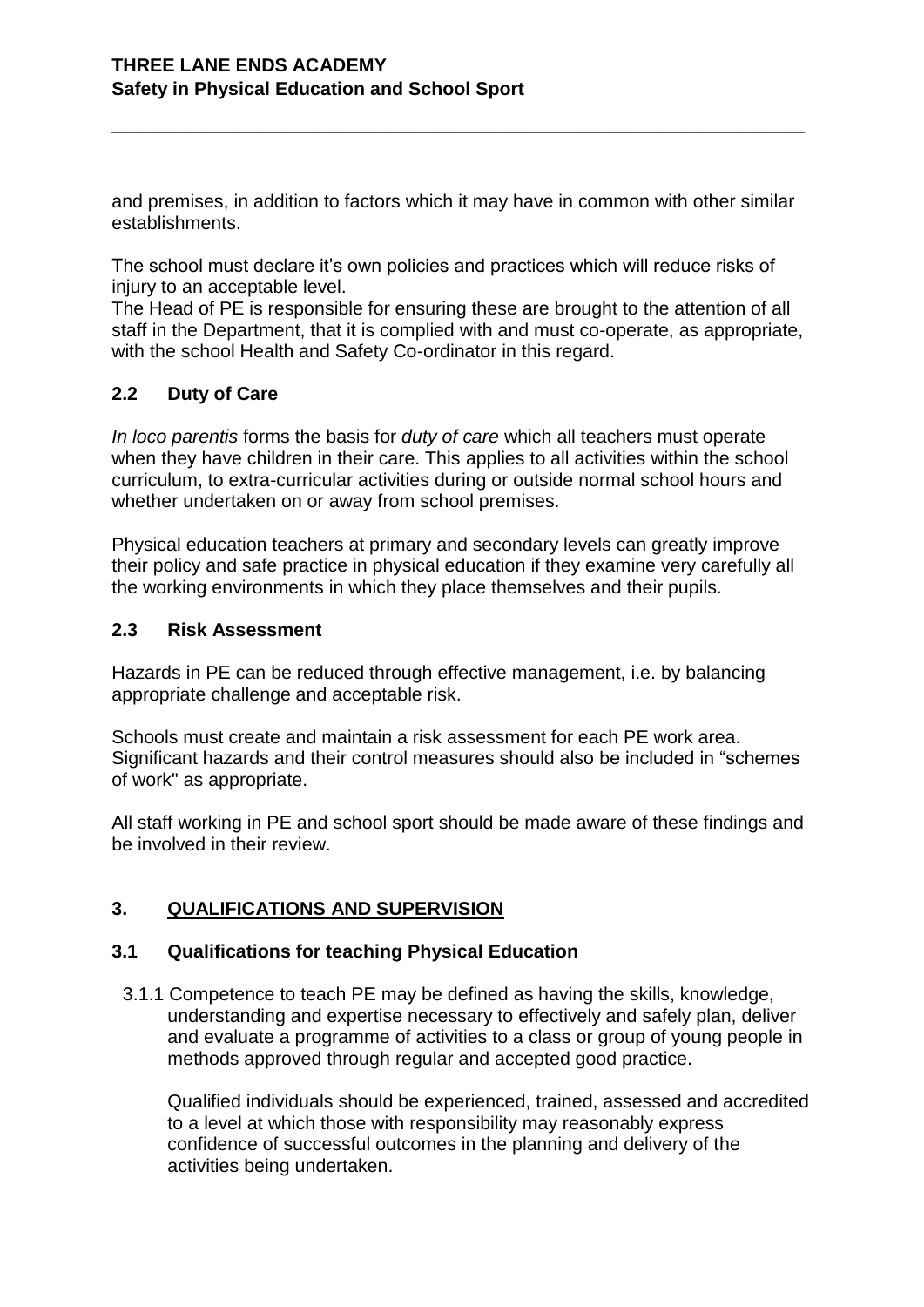3.1.2 There is no requirement in law that a teacher or lecturer must hold a specific award before teaching an activity in physical education. However, it behoves all such personnel and it is prudent to be able to show that they are appropriately qualified to undertake the tasks in which they engage with young people. Specialist teachers of PE should have completed appropriate initial teacher training (ITT) and /or professional development courses covering the activities they are required to teach.

**\_\_\_\_\_\_\_\_\_\_\_\_\_\_\_\_\_\_\_\_\_\_\_\_\_\_\_\_\_\_\_\_\_\_\_\_\_\_\_\_\_\_\_\_\_\_\_\_\_\_\_\_\_\_\_\_\_\_\_\_\_\_\_\_\_\_\_**

Primary school teachers should likewise have experienced physical education appropriate to that age-range during their initial training.

Head teachers should check on the level of initial training of staff involved in teaching physical education and recognise that it is unwise for staff to teach in areas where they lack the appropriate experience and expertise, particularly where there are safety implications.

Where there are specific National Governing Body Certificates available for certain sports or activities, teachers planning or supervising these activities should be certificated as appropriate.

Examples of such activities include swimming, gymnastics, trampolining, contact sports and aspects of outdoor and adventurous activities.

#### **3.2 Adults other than Teachers (AOTT's)**

Adults other than teachers are used widely in a variety of ways to support the delivery of physical education and in the extended curriculum to:

- support and work alongside teachers in the delivery of the curriculum
- work alongside and support teachers in the development of school clubs and teams on the school site
- deliver off-site activities

The school governing body has a duty of care that operates for any activity in which pupils are engaged. Teachers cannot transfer this duty and therefore AOTT's must work alongside teachers with supervision.

Schools should ensure that stringent checks, including Criminal Records Bureau (CRB) checks, are made before allowing any unsupervised access to children.

#### Schools should refer to;

'Guidelines for Local Education Authorities, Schools and Colleges' in the use of 'Adults other than Teachers in Physical Education and Sport Programmes', BAALPE.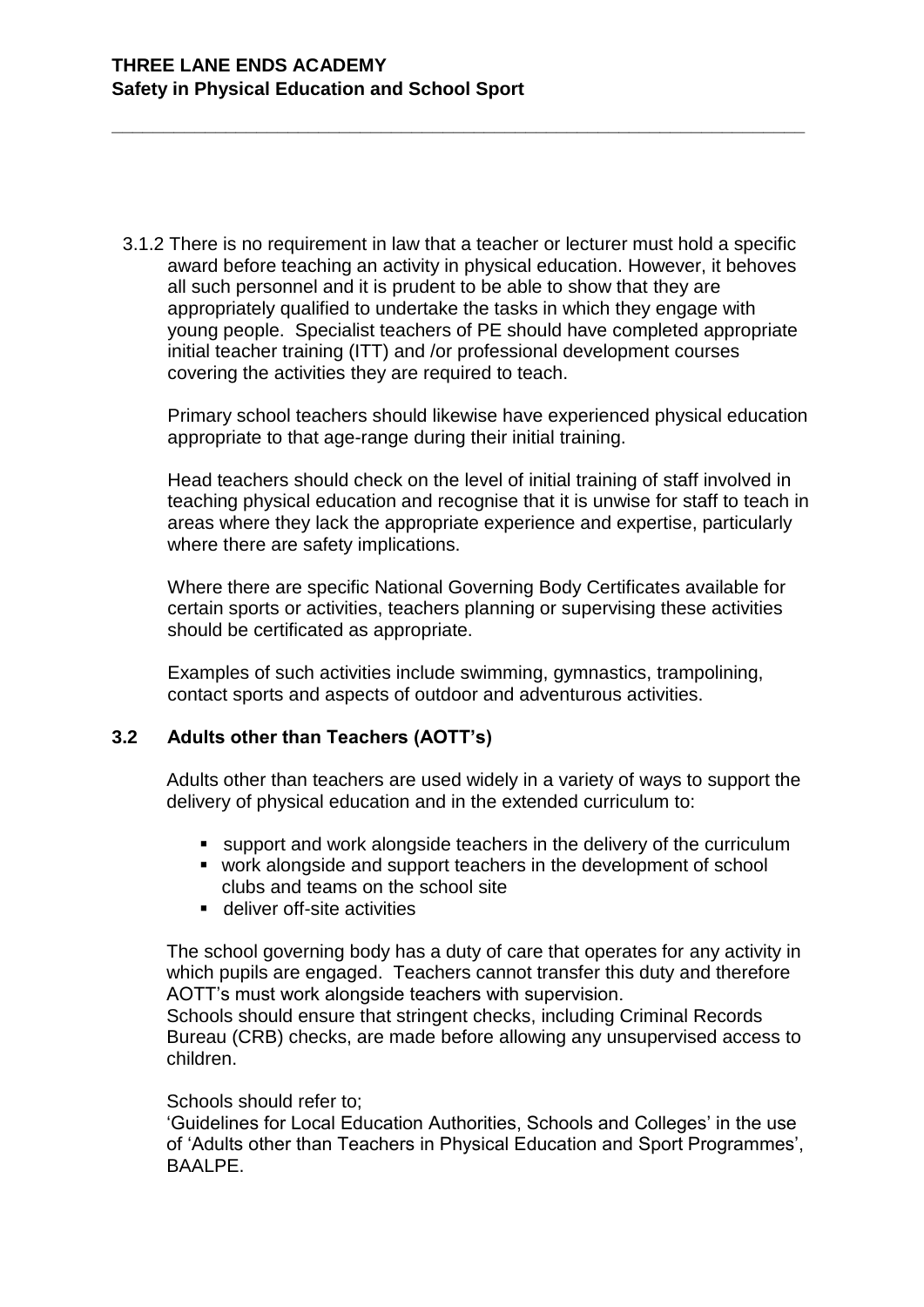#### **3.3 Class sizes in Physical Education**

In determining the size of teaching groups in physical education, Headteachers and teachers need to take account of;

- **nature of the activity**
- age, experience and developmental stage of pupil/students

**\_\_\_\_\_\_\_\_\_\_\_\_\_\_\_\_\_\_\_\_\_\_\_\_\_\_\_\_\_\_\_\_\_\_\_\_\_\_\_\_\_\_\_\_\_\_\_\_\_\_\_\_\_\_\_\_\_\_\_\_\_\_\_\_\_\_\_**

**F** requirements of National Curriculum

#### <span id="page-6-0"></span>**4.0 GENERAL HEALTH AND SAFETY ISSUES IN PE**

#### **4.1 Manual Handling and Storage of Equipment**

Where possible manual handling tasks should be avoided or the risk of handling injury minimised by appropriate task design or the use of handling aids (e.g. trolleys). The layout of storage areas should minimise the need to stretch, reach, bend or twist the body excessively to reach frequently used or heavy items. This can be enhanced by ensuring that storage areas are kept tidy and well organised.

#### **4.2 Apparatus Handling by Pupils**

It is an integral part of the subject to involve pupils in apparatus handling, particularly in gymnastics and trampolining. However this must be carried out in such a way as to reduce risk to pupils as far as is reasonably practicable. Schools must have arrangements to enable pupils to learn how to handle equipment safely according to their age and strength.

#### **4.3 Inspection of Equipment**

All PE facilities (gymnasiums, halls, sports halls, multi-gyms etc.) and equipment must be inspected regularly. Schools must make arrangements with competent contractors to inspect PE equipment at least annually,

PE department staff should carry out pre-use visual checks of equipment to identify obvious defects, this includes a visual sweep of playing areas prior to use to ensure any hazardous objects are removed.

Games posts to be kept in good condition, lighter portable posts secured to prevent them falling over free standing posts secured and all posts checked regularly.

#### **4.4 Hazards and Equipment Defects**

It is the responsibility of everyone in the PE department to inform the teacher in charge of any hazards, e.g. defects to equipment, so that appropriate action can be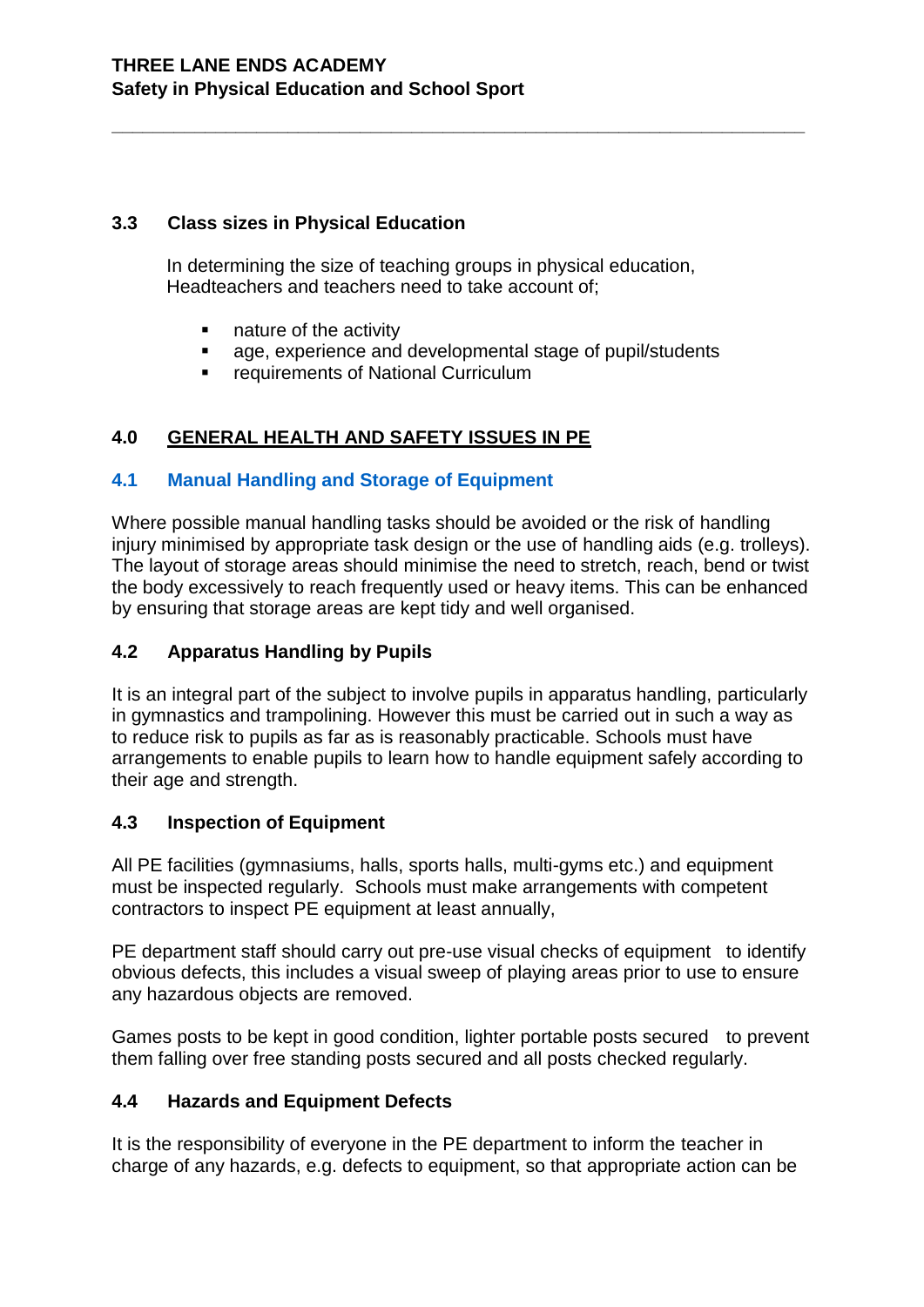taken.

If the teacher in charge considers a defect to be a significant threat to health and safety, the equipment must be taken out of use until the defect has been remedied. Such equipment should also be labelled indicating that it is faulty and must not be used.

**\_\_\_\_\_\_\_\_\_\_\_\_\_\_\_\_\_\_\_\_\_\_\_\_\_\_\_\_\_\_\_\_\_\_\_\_\_\_\_\_\_\_\_\_\_\_\_\_\_\_\_\_\_\_\_\_\_\_\_\_\_\_\_\_\_\_\_**

#### **4.5 First Aid**

Schools should have suitable numbers of trained first aiders available.

A travelling first aid kit and clear, effective procedures for contacting the emergency services is considered to be the minimum requirement.

Procedures to address the needs of injured pupils and the remainder of the group should be anticipated, in particular on visits away from school premises. Managing accidents should be included in PE risk assessments.

#### **4.6 Incident Reporting**

Any injuries to staff arising out of PE or school sports activities and those to pupils resulting in significant injury / first aid attention should be reported

It should be noted that accidents and incidents that happen in relation to curriculum sports activities and result in pupils being killed or taken to hospital for treatment are also reportable to the Health and Safety Executive (HSE).

#### **4.7 Clothing and Footwear**

This must be appropriate to the activity. For indoor activites (dance, gymnastics etc.) it is not acceptable to work in stockinged feet because they do not grip the floor. Bare foot work is acceptable when floor conditions are suitable, i.e. smooth, clean and without splinters. If the condition of the floor does not allow bare feet, then soft soled plimsolls provide the best alternative. Wherever possible clothing allowing freedom of movement should be worn, appropriate to the activity.

#### **4.8 Personal Effects (Jewellery etc)**

Jewellery, i.e. watches, rings, earrings, bracelets, necklaces etc. (including jewellery worn through the ears, nose, eyebrows, lips and other exposed areas of the body) should not be worn whilst participating in PE lessons. In addition belts with metal buckles should not be worn and long hair should be secured as appropriate to the activity. Pupils should be consistently reminded of these requirements and a check carried out to ensure compliance before activity begins.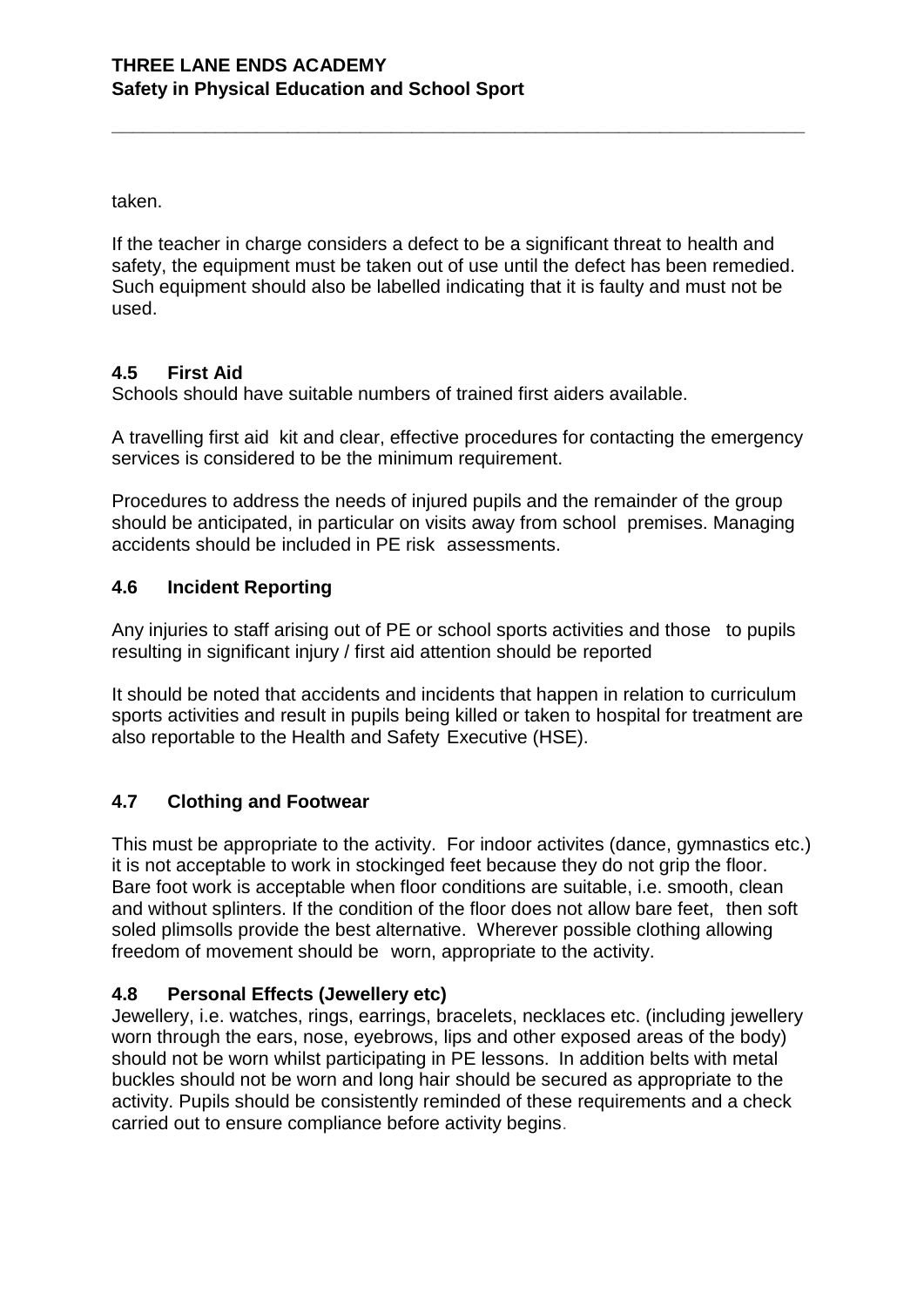a) all personal effects should be removed;

b) if they cannot be removed, the adult in charge should take action to make the situation safe (e.g. adjust the activity for the individual pupil or group):

**\_\_\_\_\_\_\_\_\_\_\_\_\_\_\_\_\_\_\_\_\_\_\_\_\_\_\_\_\_\_\_\_\_\_\_\_\_\_\_\_\_\_\_\_\_\_\_\_\_\_\_\_\_\_\_\_\_\_\_\_\_\_\_\_\_\_\_**

c) if the situation cannot be made safe, the individual pupil should not actively participate.

Some pupils may need to wear personal effects such as glasses or hearing aids. In these circumstances, the adult in charge should determine whether it is more hazardous for them to actively participate wearing such items, both in terms of their own safety and that of the other pupils.

Teachers must not remove or replace earrings. They cannot be responsible for the consequences of removing or replacing earrings. Parents cannot transfer this responsibility to teachers.

#### <span id="page-8-0"></span>**5.0 SPECIALIST ACTIVITIES**

#### **5.1 Athletics**

Athletics embraces a range of tasks, activities and events for the teaching of coaching children in both primary and secondary.

#### **5.2 Gymnastics**

The essence of gymnastics is the development of skilled movement under control, on the floor and using apparatus. A child, who learns to lift correctly, carry, assemble and check apparatus in the gymnasium or hall, is acquiring fundamental knowledge about safe practice which will translate in a general way to safe and competent movement in the wider environment.

A variety of different forms of gymnastics have been developed, however they are largely divided into two groups;

- a) A thematic approach in which tasks are set to which varied individual responses are made and for which support is not generally applicable. (With this approach a teacher will give help and encouragement where appropriate)
- b) A formal approach where provision of support in some activities is essential. (This approach should only be used by the teacher/coach with the relevant knowledge and skills and where appropriate the governing body award)

#### **5.3 Rugby**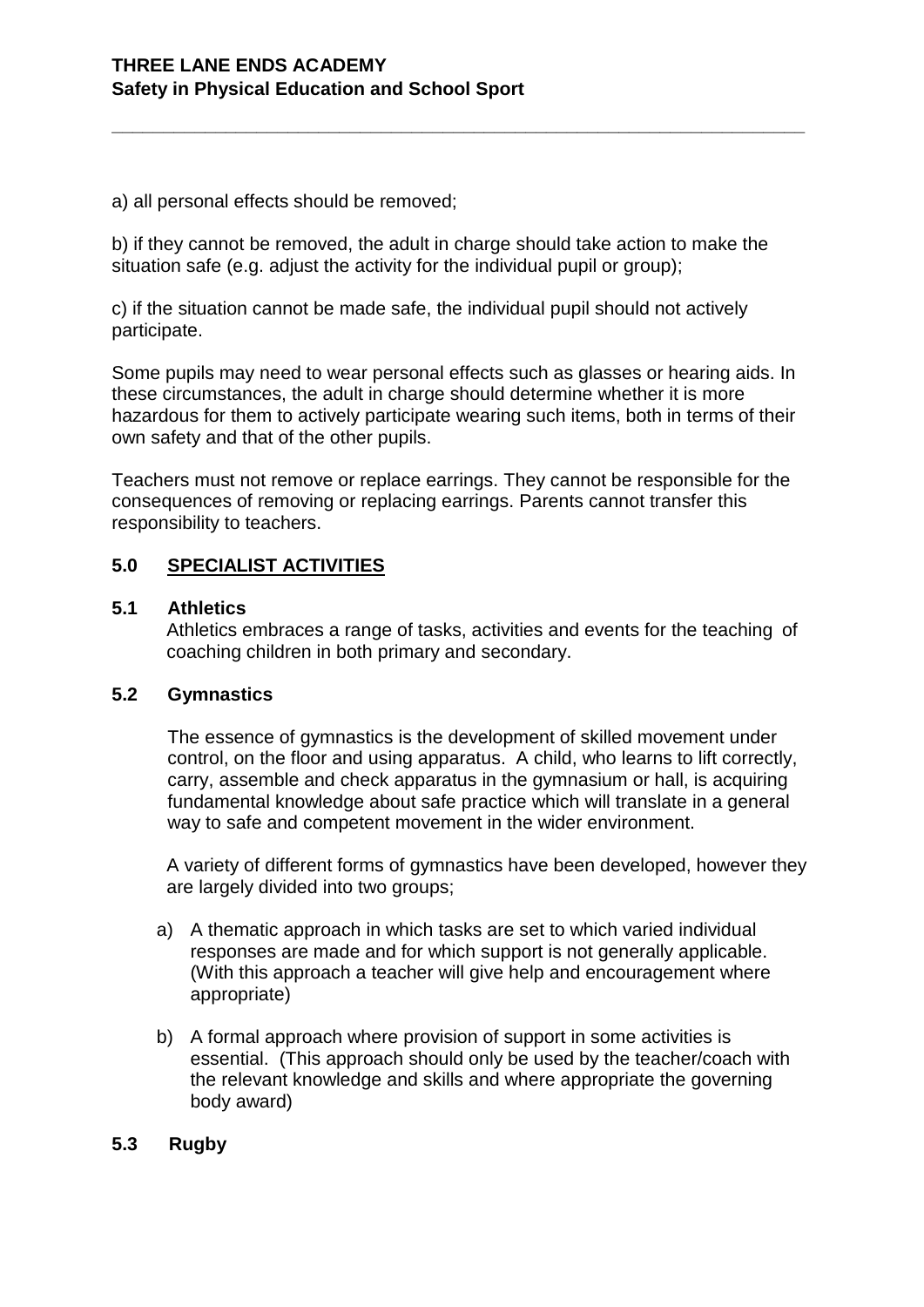The strenuous and physical contact nature of rugby means that safety must be given paramount importance. Teachers must have a good up to date working knowledge of the game.

**\_\_\_\_\_\_\_\_\_\_\_\_\_\_\_\_\_\_\_\_\_\_\_\_\_\_\_\_\_\_\_\_\_\_\_\_\_\_\_\_\_\_\_\_\_\_\_\_\_\_\_\_\_\_\_\_\_\_\_\_\_\_\_\_\_\_\_**

It is advisable for teachers/coaches/referees to attend regular in-service training to ensure safety but in particular with regard to scrummaging and tackling.

#### **5.4 Swimming**

All schools with a pool must

- An emergency action plan (EAP), which all staff, pupils, parents, visitors and other users of the pool should be familiar with.
- A swimming pool risk assessment

#### **5.5 Trampolining**

Trampettes and trampolines (indoor and outdoor) should not be utilised within primary school settings due to the specialist nature of the activity and the potential for serious injury that can occur on landing.

#### **5.6 Outdoor and Adventurous Activities**

Good planning is central to Safe Practice out of doors and this presumes good leadership.

#### <span id="page-9-0"></span>**6.0 EARLY YEARS PHYSICAL ACTIVITY (3 – 5 yrs)**

#### **6.1 Outdoor Provision**

The Outdoor area should be fenced and easy to supervise. It provide space to run and jump and to take part in energetic activities as well as for quieter, more reflective experience.

#### **6.2 Outside Climbing Frames and Play Equipment**

Opportunities for balancing, climbing and hanging are essential for the development gross motor skills.